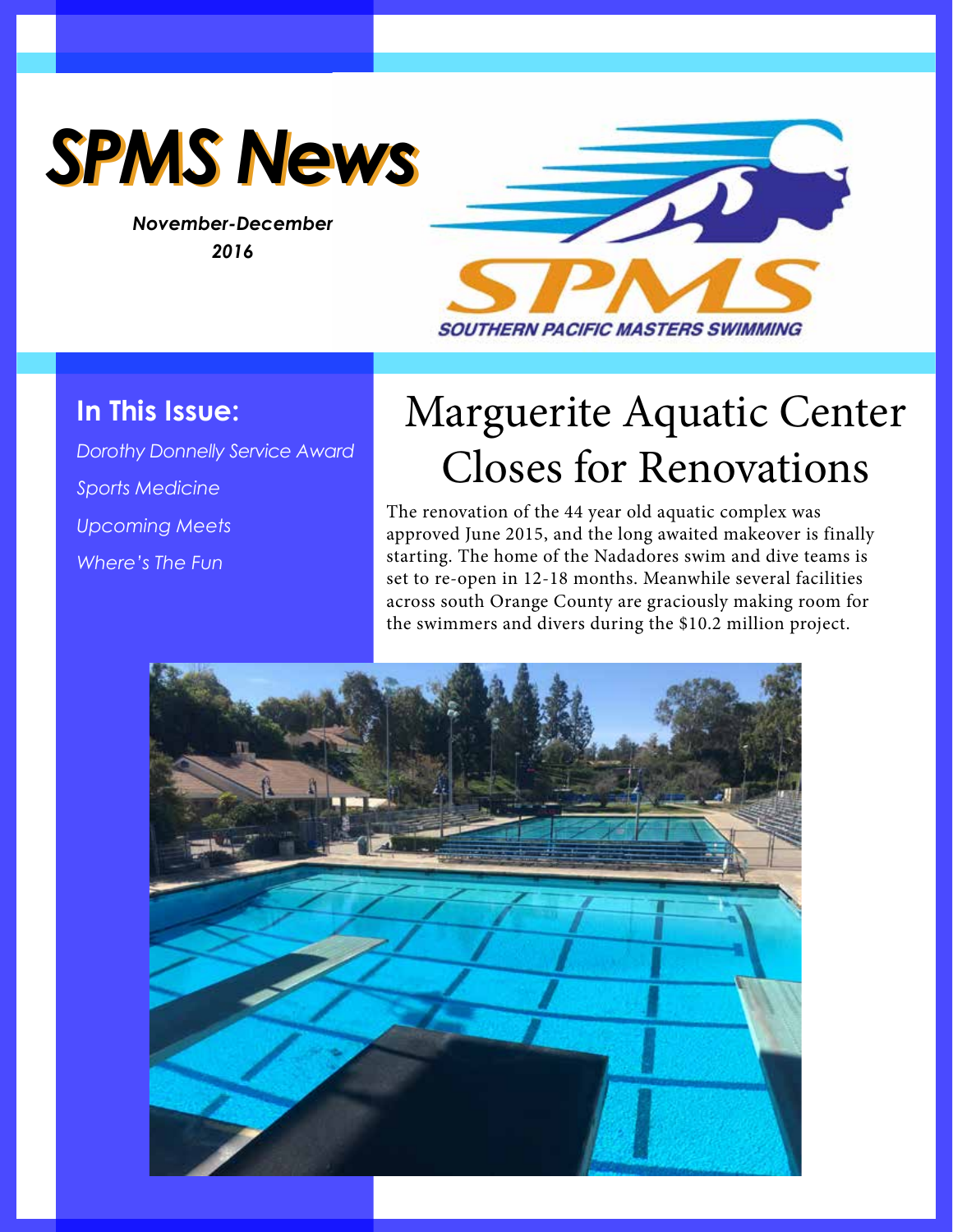# Nadadores: A Bittersweet Farewell to Home Pool



*"I think it means that the programs will again get to the highest level possible and bring the glory back to Mission Viejo," said Brian Goodell, an original member of the Nadadores who won two gold medals at the 1976 Olympic Games.*

The 2016 long course zone championships have come and gone. Now I suppose reporting on times and who won what might be expected. But you can look that up on Swim Phone, Mobile Me, Meet Mobile, FacePlant, InstaBook, SwimmingYour#%\*off.com, whatever.

So with this last meet at the Nad pool I salute the real backbone of our swim meets. The people who are there to have fun. They might get 8th place in heat 1 of the 200 meter fly and yet there they are, suiting up and showing up. Alas, for the swimmers of the Mission Viejo Nadadores it will be the last championship meet held at this pool for 1 and maybe 2 summers. A lot to miss when one has swum in a long

course pool all year round since the mid 90's. All right, the deck is falling apart, the towers are not FINA compliant (OMG not that!) and when a Santa Ana wind comes through the pool looks like a koi pond. Then I look back and look at the variety of athletes that have passed through those gates, some still with us, and some have moved on to that 50 meter pool in the sky (oh wait that would be the other place) it's the 25 yard pool in the sky. The legacy of this team is quite remarkable and listing accomplishments might be redundant.

The Nad Masters simply want to say thank you to all who have "Suited up and Shown up" to our pool for all the regular season and championship meets we have hosted over the years. We hope to be back at it shortly (sorry even after the work is done here the parking and locker rooms will continue to be hopeless for championship meets) with our compliance with FINA, ADA and any other governing body out there. Thanks for putting up with this silly article and see you at the pool! -Coach Jeff, Mission Viejo Nadadores Masters

*Jay Standish, a Mission Viejo resident since 1974, former member of the Mission Viejo Investment Advisory Commission, inaugural Mission Viejo Masters member and longest continuous Mission Viejo Masters swimming member was one of the supporters who spoke at the meeting. Standish noted, "I've seen a lot of these generations of children come and go through the program, and they come out of the program much better humans for the rest of their lives."*

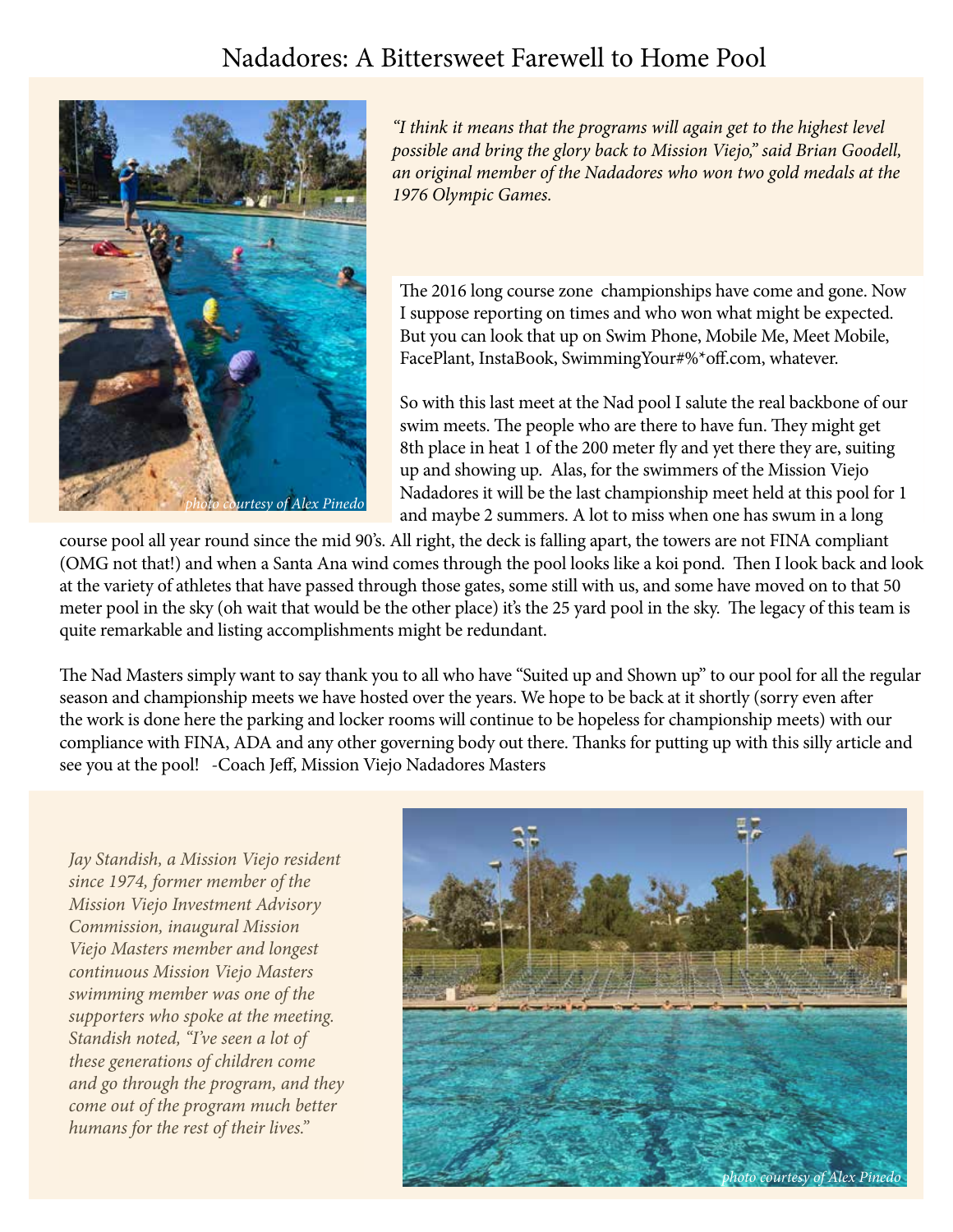# Congratulations Kenny Brisbin and Christine Maki!

Ken and Christine are SPMS's recipients of the *2016 USMS Dorothy Donnelly Service Award*.



Kenny Brisbin has been a member of the Long Beach Grunions and the Southern Pacific LMSC for over 11 years, serving as SPMS Vice-Chair for the last two. Kenny's contributions towards meet management have been invaluable as evidenced by his hosting efforts of a local short course meters meet for more than 10 years. In addition, Kenny is now applying his energies to the national USMS Coaches Committee by serving as its Vice-Chair.

Kenny's generosity and hard work make him a true ambassador of Masters Swimming. USMS is honored to award Kenny Brisbin the 2016 Dorothy Donnelly Service



As Head Coach of the SPMS Competitive Tri-Swim Masters, Christine Maki is a true inspiration and ambassador for U.S. Masters Swimming. Christine believes that swimming and its associated benefits should be enjoyed by everyone, from the beginning fitness swimmer to the elite competitor. As USMS Coaches Committee chair from 2010 to 2016, she planned and organized the annual Coaches Swim Clinic, educating, motivating and mentoring new and seasoned coaches.

Every member and future member is rewarded by Christine's generous time and effort in making Southern Pacific Masters Swimming a strong and successful LMSC.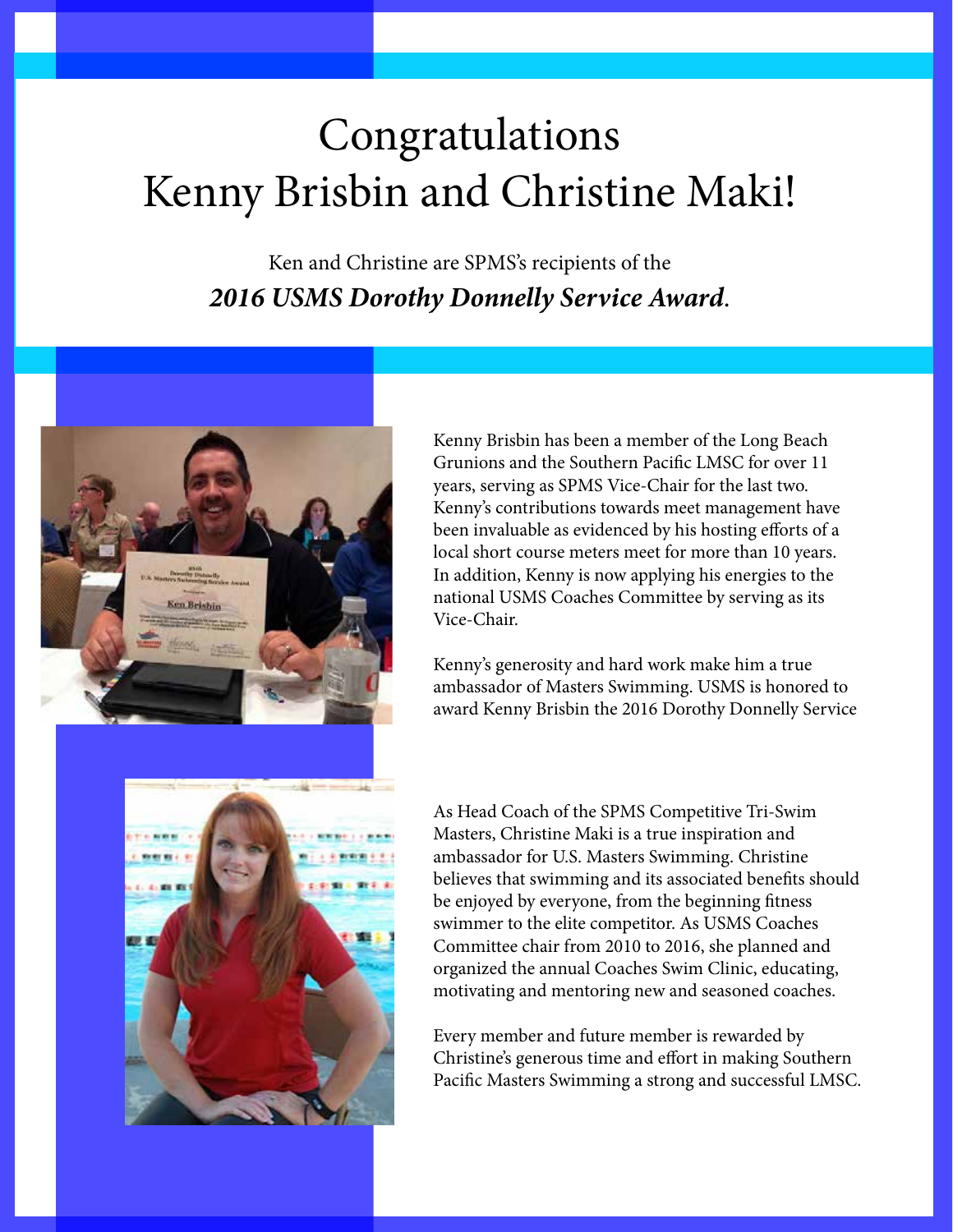## Looking Glass

It has been my experience that when the definition of health is offered it usually touted as a state of feeling or absence of symptoms. The definition of health as touted by Dorland's Medical Dictionary claims that health is not merely the absence of disease or infirmity but rather feeling whole, physically, mentally, socially and spiritually.

So, which is it? Good question. Here is what I know. When we tend to gauge our health by how we feel we tend to dismiss one obvious notion: are you really healing?

To add to our line of questioning I will ask can you be in pain and still be very healthy? Is it possible to feel healthy and yet be very sick? If you really cannot answer the possibility exists that you are living a health fallacy. Seeking to remedy symptoms is not only deceitful it does not allow your body to receive and send life healing signals properly from brain to body and from body to brain.

Another good reason not to rely on symptoms to gauge your health is that most symptoms actually assist us in getting rid of harmful debris, bacteria, viruses and more from the body. Take coughing for example, why does one cough? Because, something has irritated the trachea or bronchi or even the lungs themselves; and your brain and body are so smart it starts you coughing so that it can get that stuff out! Unless to sleep or at the opera I find it fascinating when someone uses a cough suppressant to delay the ridding of foreign materials from the lungs. Isn't it fascinating that when someone has an upset stomach it is preferred to drink some pink stuff and force that toxic piece of chicken (or other foods) into the small intestines where the toxins can be absorbed into the blood stream even faster? I think it is fascinating that we fear what others think when we cough or sneeze and try to hold it in… I do not keep those things that are potentially dangerous to my body in! GET THEM OUT, I SAY!

Here is also what I know, that every cell in my body gets to communicate with my brain, they do and so do your organs and other functions. In fact, the brain has power over every cell and function in the body including the ones moving around. So how does one heal more that they feel? Good question and you may already have some answers to this question. One way that I know of is to keep your nervous system healthy and unobstructed. Things like Upper Cervical Chiropractic Care, Acupuncture, acupressure, good diets, exercise and healthful rest are at the top of my list of ways to keep your nervous system healthy. Surprisingly, our food and many prepared foods, medications, and even many of our technologies decrease our body's function of healing, sometimes very significantly. They do so by harming or even interrupting the signaling of cells of the nervous system. You may find it fascinating to discover things around your homes that is doing more damage than is normal.

So the next time you think about being healthy, think of the things you are doing to increasing healing, and make note of the symptoms but be aware that they could be there to assist in the process. Recruit a knowledgeable team of physicians, nutritionists, and others; as well as be keen on doing your own reading and thinking about what does health really look like for you!

> Dr. Kyle Durieux, B.Sc.,D.C. "ExpectMiracles" Cell: (435) 574-9993 Office: (435) 688-0444 Email: [doctor@simplyhealthchiropractic.com](mailto:doctor%40simplyhealthchiropractic.com?subject=) Web: [simplyhealthchiropractic.com](http://simplyhealthchiropractic.com)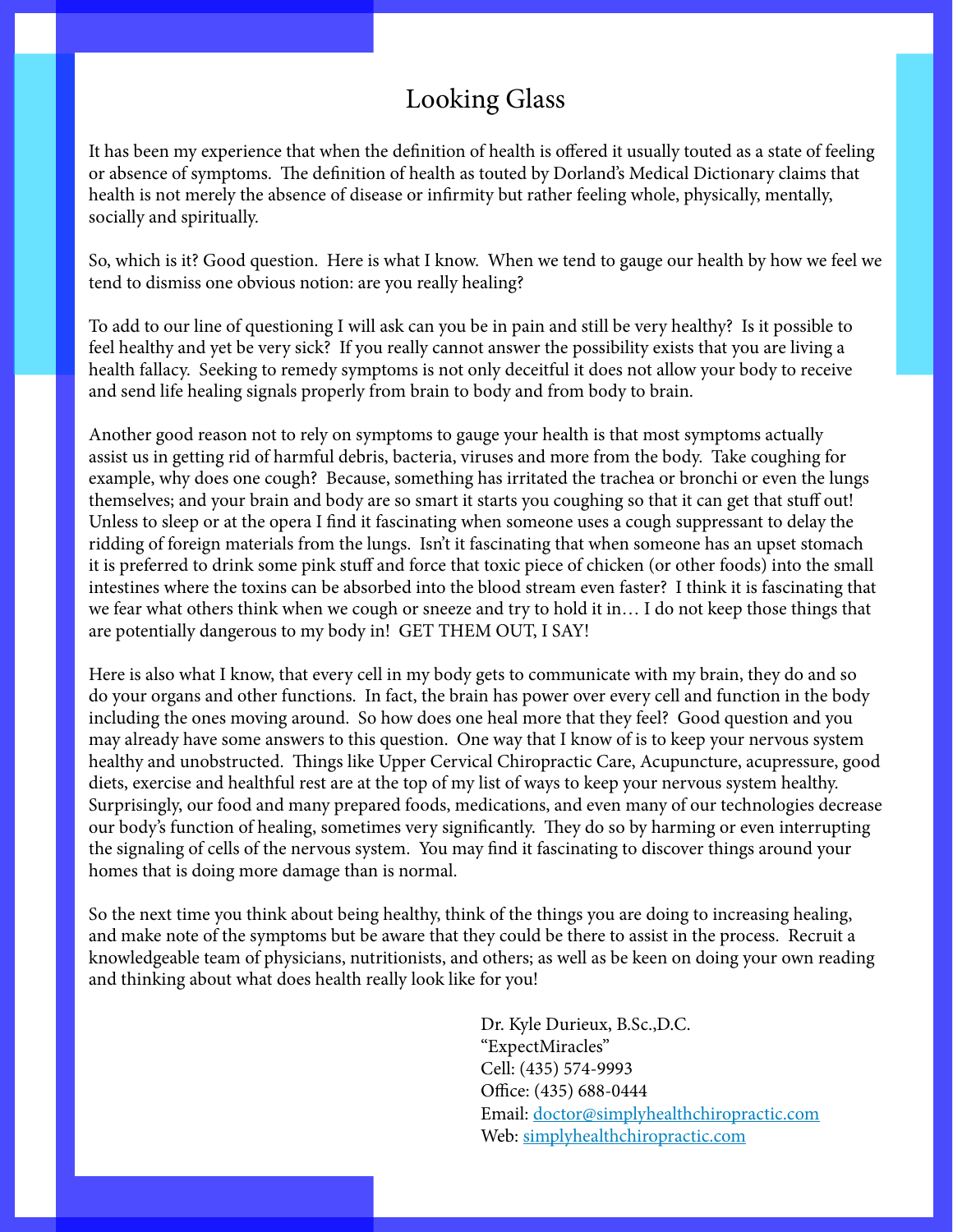## **UCLA Bruin Masters SCM Swim Meet Sunday, November 6, 2016**

#### **Sanction by Southern Pacific Masters Swimming for USMS, Inc. Sanction # 336-S024**

**Facility:** UCLA's Spieker Aquatics Center. The address is 114 Easton Drive, Los Angeles, CA 90095. The pool is an outdoor 52m x 8 lane, all deep water competition pool. Warm-up lanes are available behind the bulkhead. The length of the competition course is in compliance and on file with USMS in accordance with articles 105.1.7 and 107.2.1, but as a bulkhead course, is subject to length confirmation. Eligibility of times for USMS Top 10 and Records will be contingent on verification of bulkhead placement.

**Directions & Parking:** Take the 405 to Sunset Blvd – East. Take Sunset Blvd approximately ¾ mile to the intersection of Bellagio Drive (just after the intersection of Veteran Blvd, across from the West Bel-Air Gate). Turn right onto the UCLA campus. Go to the second stop sign and turn left on DeNeve Drive. Go straight until you reach the Sunset Village Lot on the right. Use the pay station to purchase a daily pass for \$8.00. No parking allowed beside the pool – it is for UCLA permits only. NOTE: Parking enforcement does ticket on weekends.

**Rules:** United States Masters Swimming rules will govern. Current SPMS meet procedures will be enforced and take precedence over any errors or omissions on this form. The meet referee will be in charge of the meet. Any questions regarding the conduct of the meet should be directed to that person. All events are timed final. Age on December 31, 2016 determines age group for the meet. You must be at least 18 to compete.

**Entries:** The pre-entry postmark deadline is October 29, 2016. Online entries will close @ 11:59 p.m. on Wednesday, November 2, 2016. On deck registration is permitted. Deck entries for the 800 m Freestyle if spots remain, will close at 8:30 a.m. All others event entries will close at 10:00 a.m. Swimmers are limited to four individual events plus relays. There will be a limit of 40 swimmers for the 800 m Freestyle.

**Entry Fees:** \$30.00 per swimmer flat fee. Deck entries are allowed for \$40.00 flat fee. For swimmers in relays only, the fee is \$10.00.

Checks payable to: UC Regents. Mail consolidated entry card, a copy of your USMS 2016 card, and check to: Sunset Canyon Recreation Center, c/o Dana Dickerson, 111 Easton Drive, Los Angeles, CA 90095.

**Seeding:** All events will be deck seeded slowest to fastest by entered time, ages and sexes combined. Swimmers in the 800 m Freestyle must check in to be seeded.

**Relays:** For each relay swimmer who is not entered in individual events, a fee of \$10.00 and a signed liability release must be submitted with the relay entry. **Awards:** Individual: UCLA ribbons for places 1 to 3. Relay: UCLA ribbon for first place.

**Questions:** Meet Director: Robert Mitchell – [mitchellrobert@cox.net](mailto:mitchellrobert%40cox.net?subject=)

#### **Sunday, November 6, 2016 800m Freestyle warm-up at 8:00 a.m. 800m Freestyle starts at 9:00 a.m. Event 2 will start no sooner than 10:30 a.m.**

1. 800 m. Freestyle

2. 400 m Individual Medley

3. 200 m Freestyle Relay (men, women, mixed)

- 4. 50 m Backstroke
- 5. 100 m Butterfly
- 6. 200 m Freestyle
- 7. 100 m Backstroke
- 8. 50 m Freestyle
- 9. 200 m Medley Relay (men, women, mixed)
- 10. 100 m Breaststroke
- 11. 100 m Freestyle
- 12. 50 m Butterfly
- 13. 50 m Breaststroke
- 14. 100 m Individual Medley

## **Turkey Shoot at Pierce College SCM Masters Swim Meet Sunday, November 20, 2016**

#### **Sanction by Southern Pacific Masters Swimming for USMS, Inc. Sanction # 336-S023**

**Facility:** Pierce College Pool is an outdoor pool. The address is 6201 Winnetka Ave., Woodland Hills, CA. The length of the competition course without a bulkhead is in compliance and on file with USMS in accordance with articles 105.1.7 and 107.2.1.

**Directions:** Take the 101 Freeway to Winnetka. Exit at Winnetka and go north one mile to the college. Winnetka is located 6 miles west of the San Diego Freeway (405) and Ventura Freeway (101) interchange. **Rules:**

• United States Masters Swimming rules will govern.

• Current SPMS meet procedures will be enforced and take precedence over any errors or omissions on this form.

• The meet referee will be in charge of the meet. Any questions regarding the conduct of the meet should be directed to the meet referee.

- All events are timed final.
- Swimmers are limited to a total of 5 individual events, not including relays.

• Age on December 31, 2016 determines the age group of the swimmer for the meet. • You must be at least 18 years old to compete.

**Entries:** Online meet entry deadline is Wednesday, November, 16, 2016 at 11:59pm. The pre-entry postmark deadline is Saturday, November 12, 2016. Entries for the 800 m Freestyle will close at 8:45 a.m. and at the conclusion of the 800 for all other events.

**Entry Fees:** \$30.00 per swimmer flat fee for online and mail-in entries. Note that online entries are paid by credit card to "ClubAssistant.com Events". Deck entries allowed for a total of \$40.00.

**Seeding:** All events will be deck seeded slowest to fastest by entered time, ages and sexes combined. Check-in is not required in order to be deck seeded, except swimmers must check in to swim the 800 m Freestyle and the 400 m Individual Medley.

**Relays:** All relays will be deck entered. Relays are free. For each relay swimmer who is not entered in individual events, a fee of \$10.00 and a signed liability release must be submitted with the relay entry.

**Awards:** Individual: SPMS ribbons for places 1 to 3. Relay: SPMS ribbons for first place. Special awards will be given for the swimmers who swim closest to their entered time in each event.

**Checks Payable To:** Southwest Aquatic Masters Mail consolidated entry card, a copy of your 2016 USMS card, and check to: Southwest Masters Turkey Shoot, P.O. Box 204, Lake Forest, CA 92609-0204

**Questions:** Deborah Hefter (818) 710-4234 [hefterdj@piercecollege.edu.](mailto:hefterdj%40piercecollege.edu?subject=) Admin Referee: Alina deArmas.

> **Sunday, November 20, 2016 Warm-up at 8:00 a.m. Meet starts at 9:00 a.m.**

1. 800 m. Freestyle

#### **Additional warm-up after 800 Freestyle Event #2 will start no sooner than 11:00 a.m.**

2. 200 m Individual Medley 3. 50 m Freestyle 4. 100 m Butterfly

- 5. 200 m Breaststroke
- 6. 100 m Backstroke
- 7. 200 m Butterfly
- 8. 50 m Breaststroke
- 9. 800 m Freestyle Relay (men, women, mixed)
- 10. 100 m Individual Medley
- 11. 200 m Freestyle
- 12. 50 m Butterfly
- 13. 50 m Backstroke
- 14. 100 m Breaststroke
- 15. 100 m Freestyle
- 16. 200 m Backstroke
- 17. 200 m Freestyle Relay (men, women, mixed)
- 18. 200 m Medley Relay (men, women, mixed)
- 19. 400 m Individual Medley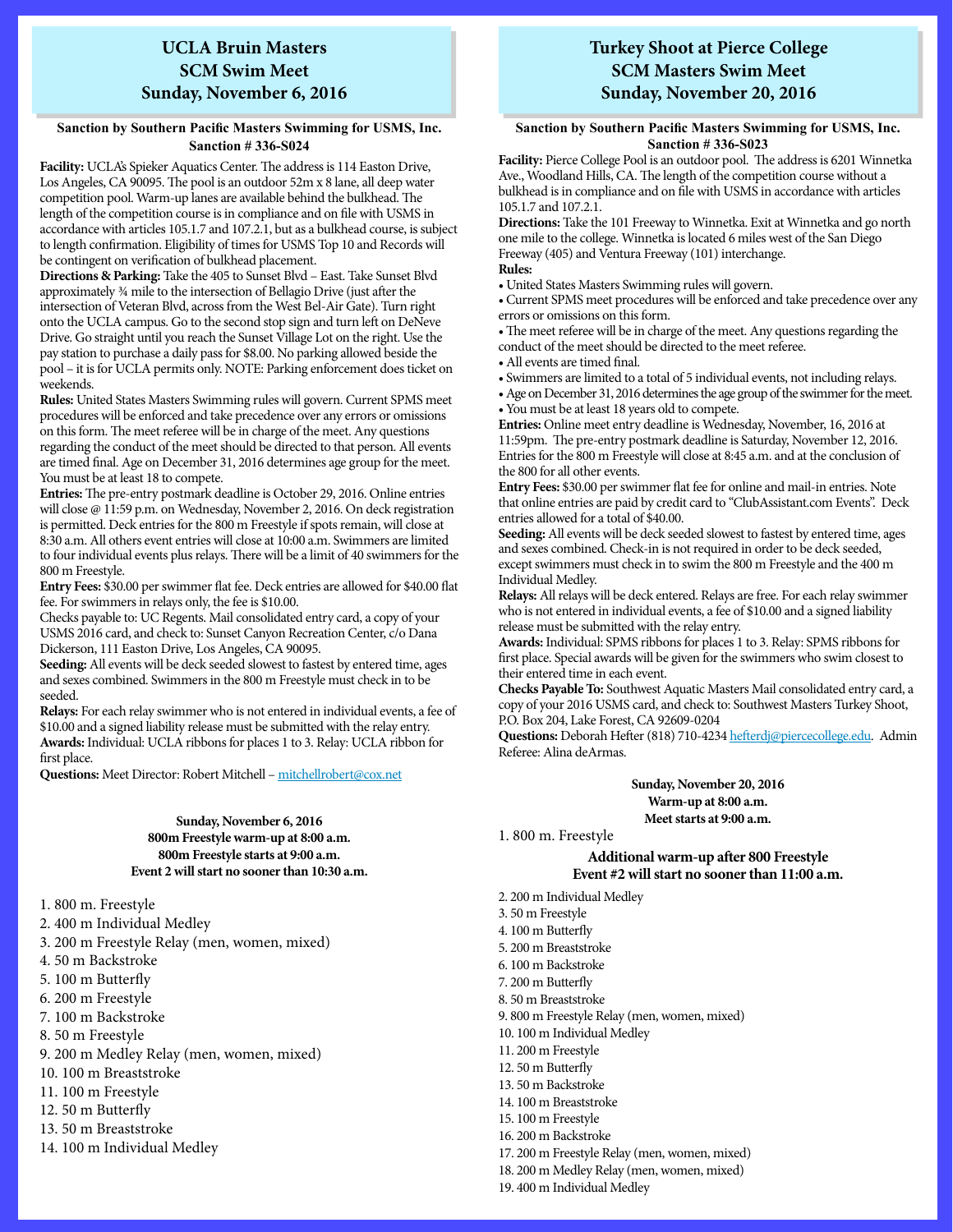

Orcutt Rd.(4th stoplight). Cross railroad tracks, then take 1st left onto Laurel Lane and left onto Southwood Dr (1st stop sign). Swim Center is one block at end of road. Pool is a 25 yard by 50-meter, 20 lane outdoor heated pool. 6 to 8 lanes (depending on entries) will be used for the competition and a minimum of 4 lanes **1 7-8, 9-10, 11-12 200 FREE 2** will be used for warm-up/warm down. Ample deck space is available for structures and seating. The length of the competition course without a bulkhead is in compliance and on file with USMS in accordance with articles 105.1.7 and 107.2.1. \*Bring tie-downs/weights to SECURE your canopies/structures. **Location & Directions:** San Luis Obispo Swim Center. From North or South US 101, take Marsh St. off ramp. Turn right on Broad St. (3rd stoplight), turn left on **Deck Opens:** Fri: 3:30 PM, Sat/Sun: 7:30 AM

**Warm-Up Start:** Fri: 4:00 PM, Sat (Novice) 8:00 AM, Sat (Regular Session) 9:30 AM to 30 minutes after the completion of the Novice Session, Sun: 8:00 AM **Meet Start:** Friday: 5:00 PM

Saturday (Novice Session): 9:00 AM

**Saturday** (2nd Session): 300 The<br>Saturday (2nd Session): 30 min after the conclusion of the Novice Session, NO SOONER THAN 12:00 PM

Sunday: 9:00 AM

Entry Deadline: The entry deadline is Wednesday, November 9, 2016. Masters deck entries will be taken space available. Deck entries for Friday's events will close at 4:15PM. Deck entries for Saturday's events will close 45 minutes prior to the start of the session. Deck entries for Sunday's events will close at 8:15AM.<br>Rules: USA Swimming rules will govern this combined USA-S and US **Rules:** USA Swimming rules will govern this combined USA-S and USMS meet

Entries: Fill out an SPMA Consolidated Entry Card AND the USMS Waiver (entry cards/waivers can be found online at www.sloswimclub.org). Include a copy of November 20th determines age group for the meet. You must be registered **v** *Adjust entry times accordingly.* **\*\*Masters swimmers may enter any 13&UP** your 2016 or 2017 USMS Registration. Age on November 20th determines age group for the meet. You must be registered with USMS and be at least 18 years old to compete. This is a Short Course YARDS Meet! Adjust entry times accordingly. \*\*Masters swimmers may enter any 13&UP and OPEN event. **Entry Limit:** Swimmers are limited to 5 individual events per day.

**9 7-8, 9-10, 11-12 50 BACK 10** Entry Fees: \$30.00 per swimmer flat fee if you enter by the registration deadline of Wednesday, Nov. 9th. Deck entries are allowed for a total of \$40.00. (Masters deck entries will be taken space available). Late entries (received after Nov. 9) and entries received without payment will be treated as deck entries and charged the deck entry fee.

ueck entry lee.<br>**Relays:** Relays can be deck entered. Relays are \$10.00 per SPMS relay due upon entry. \*For each relay only swimmer who is not entered in individual events, a fee of **10.00** and a signed liability release must be submitted with the relay entry, along with confirmation of current USMS Registration.

**19 International Contract Contract Contract Contract Contract Contract Contract Contract Contract Contract Contract Contract Contract Contract Contract Contract Contract Contract Contract Contract Contract Contract Contra 21 7-8, 9-10, 11-12 100 IM 22 Seeding:** This is a combined USA-S and USMS event. All events will be deck seeded FASTEST to SLOWEST by entered time, all ages combined Check-in will be required for all events.

**Awards:** There will be no awards. Individual printed results are available upon request.<br>Checks **parable to:** SLO Swim Club (SLOSC) Check-In: Swimmers must check-in with the Clerk of Course for each event entered. After an event has been officially closed, swimmers may not check-in or scratch. Swimmers must check-in at least 30 minutes prior to the start of each session. Swimmers who check-in and fail to swim an event will be scratched from their next individual event. **Check-In Deadlines:** Check-In for Friday's events will close at 4:30pm. Check-in for Saturday's novice events will close at 8:30AM. Check-in for Saturday's regular session will close 45 minutes prior to the start of the regular session. Check-in for Sunday's events will close at 8:30 AM.

**Checks payable to:** SLO Swim Club (SLOSC)

**GIRLS CONSUMERTY CALCOLY GIRLS MIN GIRLS MIN SCALCOLY MIN SCIET AGE EVENT CONSUMERT DO BOY 142 SC Mailing Address:** Mail consolidated entry card, signed USMS wavier, a copy of your USMS card, & entry check to: SLO Gobbler, P.O. Box 142, San Luis Obispo,<br>CA 93406 CA 93406.

**277 100 FLYP 100 FLYP ISLAMS** CONSIDERED INTERFALL **CONSIDERED IN THE UPPER ISLAMS** CONSIDERED IN THE UPPER ISLAMS



### **5:00PM, 8-18 - 8:00PM, 18-8, 9:00PM**

| <b>GIRLS</b> | <b>LCM MIN SCY MIN</b> | AGE              | <b>EVENT</b>     | <b>SCY MIN</b> | <b>LCM MIN</b>    | <b>BOYS</b> |
|--------------|------------------------|------------------|------------------|----------------|-------------------|-------------|
|              |                        | 7-8, 9-10, 11-12 | <b>200 FREE</b>  |                |                   |             |
|              | 22:11.60 21:32.10      | OPEN             | <b>1650 FREE</b> |                | 21:51.50 22:10.90 |             |

### **5ATURDAY.** Nov. 19 - Start: No Sooner Than 12:00PM.

| <b>GIRLS</b> | <b>LCM MIN</b> | <b>SCY MIN</b> | <b>AGE</b>              | <b>EVENT</b>    | <b>SCY MIN</b> | <b>LCM MIN</b> | <b>BOYS</b> |
|--------------|----------------|----------------|-------------------------|-----------------|----------------|----------------|-------------|
| 25           |                |                | 13 & UP                 | <b>200 FREE</b> |                |                | 26          |
| 27           |                |                | 7-8, 9-10, 11-12, 13&UP | 100 FLY         |                |                | 28          |
| 29           |                |                | 7-8, 9-10, 11-12, 13&Up | 50 BREAST       |                |                | 30          |
| 31           | 3:31.00        | 3:08.80        | <b>OPEN</b>             | 200 BREAST      | 3:09.00        | 3:31.20        | 32          |
| 33           |                |                | 7-8, 9-10, 11-12, 13&UP | <b>100 FREE</b> |                |                | 34          |
| 35           |                |                | 7-8, 9-10, 11-12, 13&UP | 50 BACK         |                |                | 36          |
| 37           | 3:09.20        | 2:46.20        | OPEN                    | <b>200 BACK</b> | 2:51.40        | 3:11.80        | 38          |
| 39           |                |                | 7-8.9-10.11-12          | 200 IM          |                |                | 40          |

#### $SUNDAY. Nov. 20 - Start: 9:00 AM$

| <b>GIRLS</b> | <b>LCM MIN</b> | <b>SCY MIN</b> | <b>AGE</b>              | <b>EVENT</b>     | <b>SCY MIN</b> | <b>LCM MIN</b> | <b>BOYS</b> |
|--------------|----------------|----------------|-------------------------|------------------|----------------|----------------|-------------|
| 45           |                |                | 7-8, 9-10, 11-12, 13&UP | 100 BACK         |                |                | 46          |
| 47           |                |                | 7-8, 9-10, 11-12, 13&UP | 100 IM           |                |                | 48          |
| 49           |                |                | 13 & UP                 | 200 IM           |                |                | 50          |
| 51           |                |                | 7-8, 9-10, 11-12, 13&UP | <b>50 FLY</b>    |                |                | 52          |
| 53           | 3:05.70        | 2:43.20        | OPEN                    | 200 FLY          | 2:47.40        | 3:07.20        | 54          |
| 55           |                |                | 7-8, 9-10, 11-12, 13&UP | 100 BREAST       |                |                | 56          |
| 57           |                |                | 7-8, 9-10, 11-12, 13&UP | 50 FREE          |                |                | 58          |
| 59           |                |                | 5 & UP                  | 200 MEDLEY Relay |                |                | 60          |
| 61           |                |                | 9-10, 11-12             | <b>500 FREE</b>  |                |                | 62          |
| 63           |                |                | 13 & UP                 | <b>500 FREE</b>  |                |                | 64          |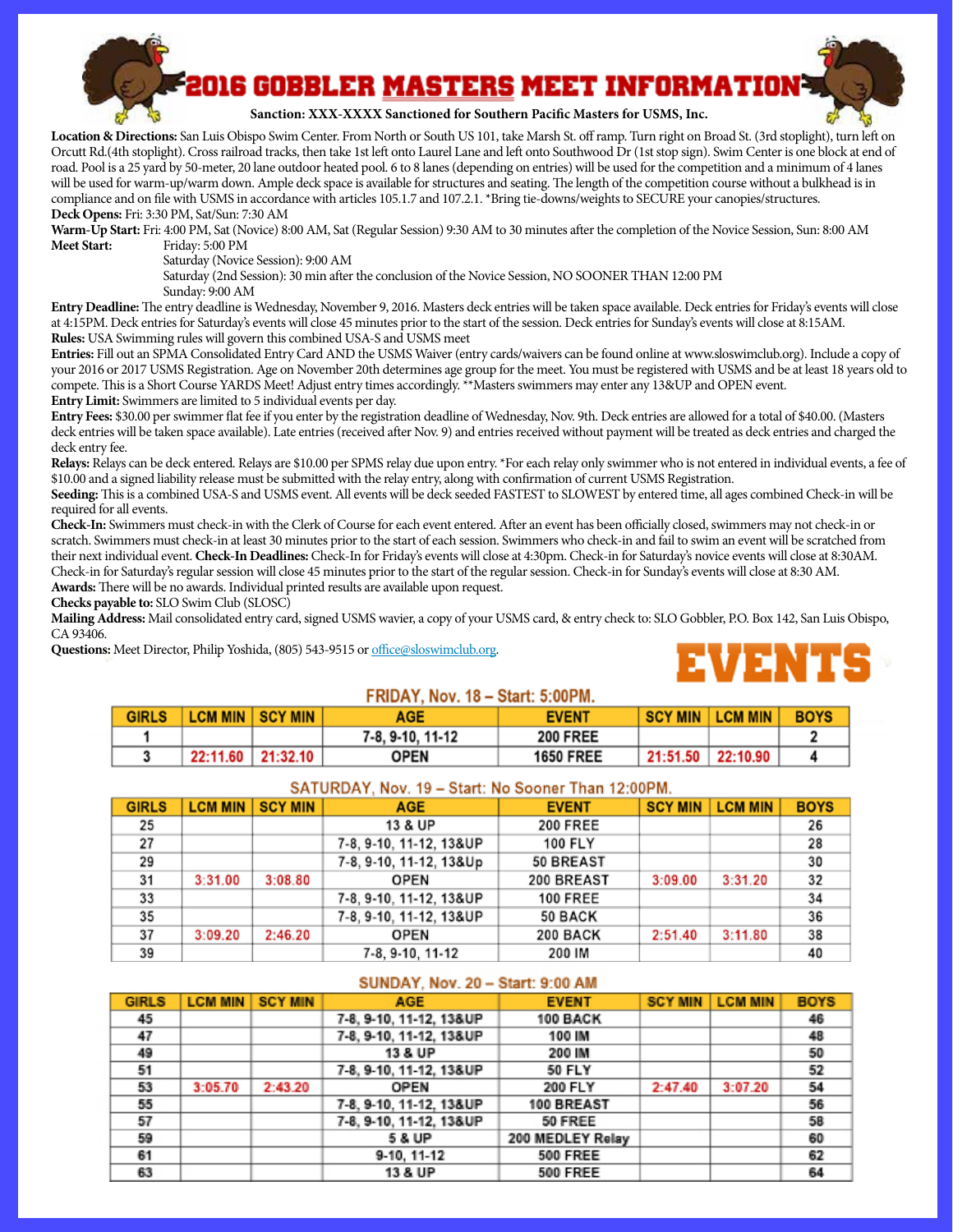## **Long Beach Grunions 2016 SPMS Short Course Meters Championships December 2nd - 4th, 2016**

## **Sanction by Southern Pacific Masters Swimming for USMS, Inc. Sanction #336-S025**

**Facility:** Brenda Villa Aquatic Center, 5600 Harbor St, Commerce, CA 90040. The length of the competition course is in compliance and on file with USMS in accordance with articles 105.1.7 and 107.2.1, but as a bulkhead course, is subject to length confirmation. Eligibility of times for USMS Top 10 and Records will be contingent on verification of bulkhead placement.

**Directions:** Go to<http://scmc.lbgrunions.org> and click on Venue.

**Fees:** Flat fee of \$52.00 if entered online or postmarked by Monday, November 14th. Entry fee includes a meet T-shirt. Add a \$15.00 late fee for all entries postmarked (or entered online) after Monday, November 14th. All entries must be received by 6:00 p.m. on Monday November 21st. No individual deck entries are allowed.

**Rules/Entries:** United States Masters swimming rules will govern. Current SPMS meet procedures will be enforced and take precedence over any errors or omissions on this form. The meet referee will be in charge of the meet. Any questions regarding the conduct of the meet should be directed to that person. All events are timed finals. Swimmers are limited to entering a total of 6 individual events for the entire meet and no more than 5 individual events per day. If the meet is deemed too large, all athletes' sixth events will be dropped. On the entry form, please indicate your sixth event with an asterisk. Age on December 31st, 2016 determines age group for the meet.

**Relays:** Relay entries are \$15.00 per relay. All relays will be deck entered. A USMS-registered swimmer who wishes to only swim relay events must enter the meet **before the start of event No. 1**, by paying the \$15.00 relay-only entry fee (which does not include a meet T-shirt) and must sign a consolidated entry card. There is no limit on relays, but swimmers may swim only one relay (men, women, or mixed) per event.

**Seeding:** All events will be seeded and swum slowest to fastest. Men and women will be seeded together for the 800 and 1500 m Freestyle and also the 400 m Individual Medley, based on entry time. Men and women will swim separately for all other individual events. Scoring will be by gender and age group. The 1500 m Freestyle may be limited to the first 80 entries at the discretion of the meet manager. Swimmers may enter both the 800 and 1500 m Freestyle.

**Timing:** Electronic timing will be used and two timers per lane will be provided.

**Check-in:** *Positive check-in is required for all events*. Swimmers may check in at http://www.swimphone.com or in- person at the meet. Check-in is available for the 1500 m Freestyle and will close at 7:30 a.m. on Friday.

Check-in for events 2 to 7 will close at Noon on Friday

Check-in for the 400m Freestyle will close at 7:30 a.m. on Saturday.

Check-in for the 800m Freestyle will close at 7:30 a.m. on Sunday.

Check-in will close one hour prior to the anticipated start of an event on Saturday and Sunday.

**Awards:** Individual: Medals for places 1 to 3 and ribbons for places 4 to 6 for each age group and gender. Relays: Medals for 1st place, ribbons for 2nd and 3rd places. There will be special awards for high point male and female swimmer in each age group, based on points from individual events. Awards to the top five teams, based on combined scoring for men and women, individual events plus relays.

**Entries:** Register online at http://scmc.lbgrunions.org, click on "Register." Or mail an SPMS entry card, copy of 2016 USMS card, and check (payable to: Long Beach Grunions) to: LB Grunions, c/o Bart Parnes, 645 Terrylynn Place, Long Beach, CA 90807. Receipt of entry will not be verified by phone. Send a SASE or stamped postcard for return receipt.

Questions: call 714-273-8793, or send an email to Kenny Brisbin, [ken@supersource.com.](mailto:ken%40supersource.com?subject=) For hotels, information, and directions, go to <http://scmc.lbgrunions.org>.

Host Hotel Information <http://scmc.lbgrunions.org>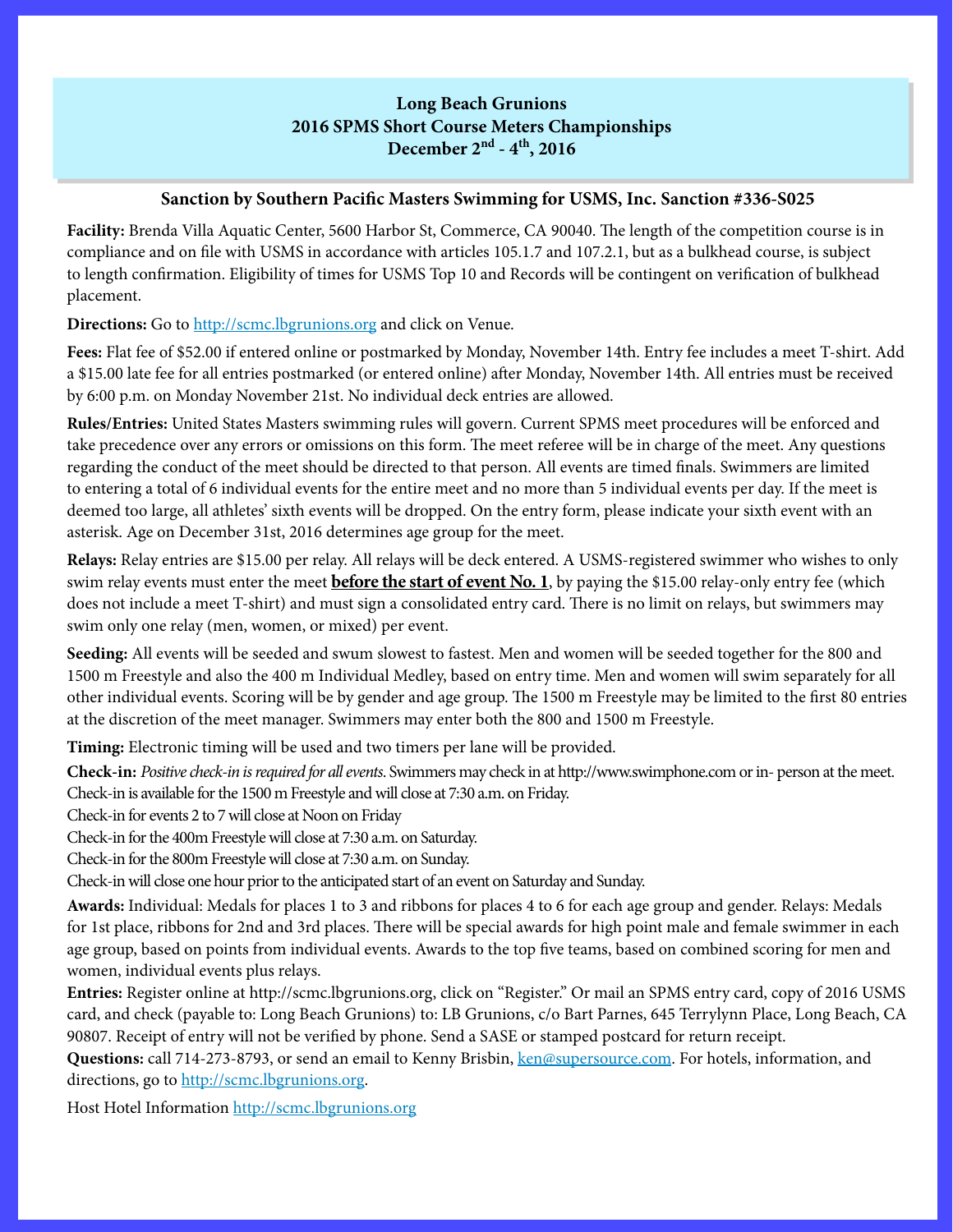## **Long Beach Grunions 2016 SPMS Short Course Meters Championships December 2nd - 4th, 2016**

#### **Friday, December 2, 2016 Warm-up 7:00 a.m., Meet starts at 8:00 a.m.** Check in for 1500 m Freestyle closes at 7:30 a.m.

1. 1500 m Freestyle (Women,Men)

2. Women's 200 m IndividualMedley

3. Men's 200 m IndividualMedley

4. Women's 100 m Freestyle

5. Men's 100 m Freestyle

6. Women's 200 m Backstroke

7. Men's 200 m Backstroke

8. \*800 m Freestyle Relay (Women, Men,Mixed)

#### **Saturday, December 3, 2016 Warm-up at 7:00 a.m., Meet starts at 8:00 a.m.** Check in for the 400 m Freestyle closes at 7:30 a.m.

9. Women's 400 m Freestyle

10. Men's 400 m Freestyle

11. Women's 50 m Butterfly

12. Men's 50 m Butterfly

13. 400m Freestyle Relay (Women, Men, Mixed)

14. Women's 100 m Backstroke

15. Men's 100 m Backstroke

16. Women's 100 m Breaststroke

17. Men's 100 Breaststroke

18. Women's 200 m Butterfly

19. Men's 200 m Butterfly

20. \*200 m Medley Relay (Women, Men,Mixed)

21. Women's 50 m Freestyle

22. Men's 50 m Freestyle

23. 400 m Individual Medley (Women, Men)

#### **Sunday, December 4, 2016 Warm-up at 7:00 a.m., Meet starts at 8:00 a.m.**

Check in for the 800 m Freestyle closes at 7:30 a.m.

24. 800 m Freestyle (Women,Men)

25. Women's 100 m Butterfly

26. Men's 100 m Butterfly

27. Women's 50 m Breaststroke

28. Men's 50 m Breaststroke

29. \*400m Medley Relay (Women, Men, Mixed)

30. Women's 200 m Freestyle

31. Men's 200 m Freestyle

32. Women's 100 m IndividualMedley

33. Men's 100 m IndividualMedley

34. Women's 50 m Backstroke

35. Men's 50 m Backstroke

36. Women's 200 m Breaststroke

37. Men's 200 m Breaststroke

38. \*200 m Freestyle Relay (Women, Men,Mixed)

\*Relays: A swimmer may swim only one relay in each of events 8, 13, 20, 29, and 38.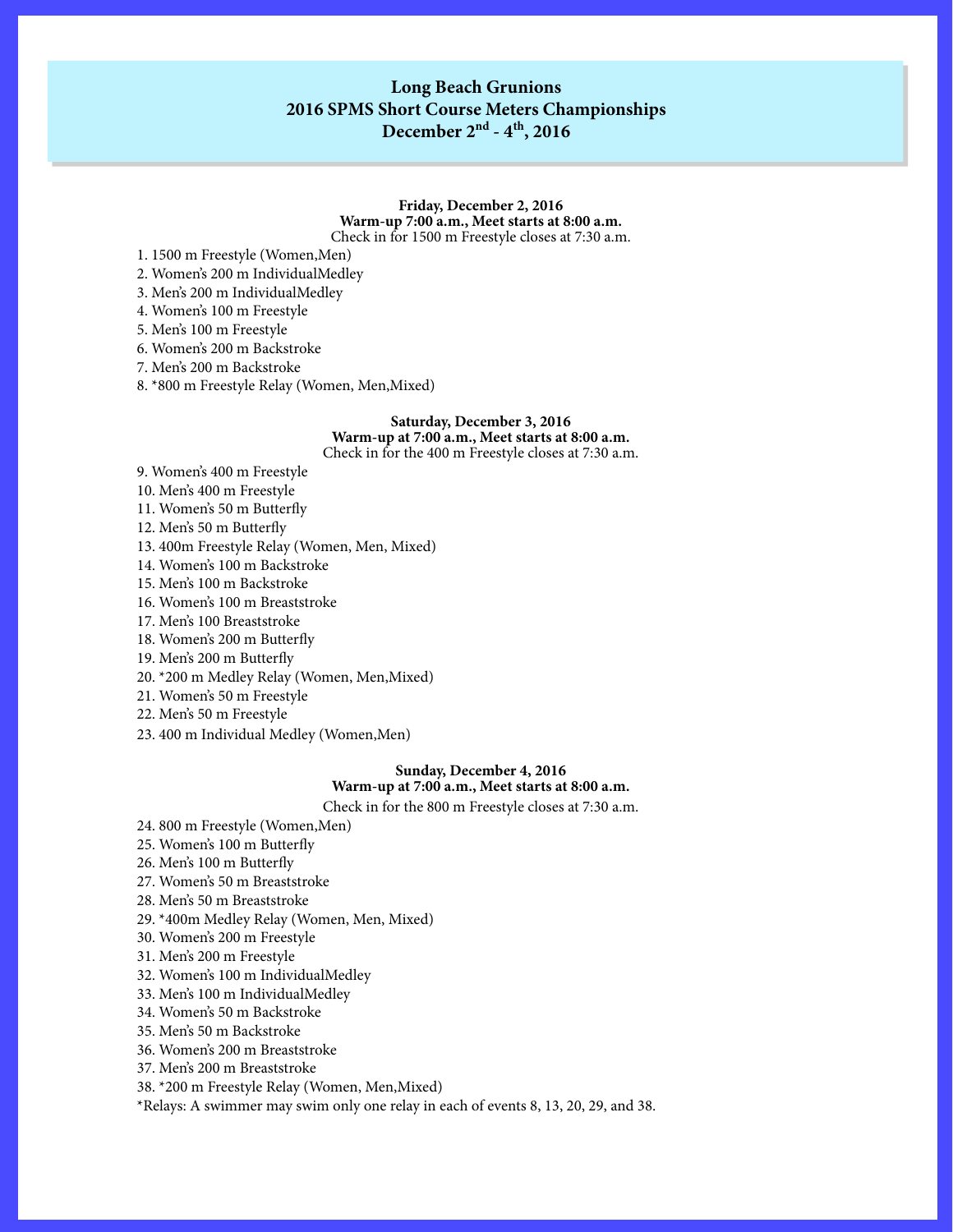## **OMGWTF (One Man's Guide to Where's The Fun?) with Coach Jeff**

## **The Fabulous Las Vegas Masters!**

In this case what happens in Vegas does not stay in Vegas!

**Location:** The Desert Breeze Aquatic Center was located in a nice suburban neighborhood with big wide arterial streets and nice cozy neighborhoods. The only problem is nobody visiting comes out of the west side (no hotels) and east of the

pool is the dreaded Strip (where you are probably coming from). Like all other areas I'm visiting traffic is becoming an issue and Las Vegas is no exception (even 5:30 am but I'm becoming a real baby about traffic). Score 4/5

**Organization:** The facility itself was well organized with plenty of staff (lifeguards etc). At 5:30 in the morning I was surprised (shocked!) that most of the lot was full and it turns out most of the 50 M x 25 Y pool also was almost full with 3-4 per lane (set up short course). There is no written practice for swimmers to refer to and the coach (Vic Hecker) ran two practices. One for more developmental, stroke work and the other emphasizing meet prep. Vic kept track of EVERYTHING! He was calling out times to one group (how 'bout a low 22 for a 50) and teaching a backstroke drill to the other). Here is the big difference I see with this club. I have to ask how a team that has to travel big time miles to get to anywhere (except for their own meet they put on annually) and can bring 60 swimmers to Zone meets and win? I talked to Vic about this and he said, "We are a competitive swim team and if





you don't want to go to meets you can join one of the other Masters programs in town." I didn't visit any other programs in LV to see what their attendance was but with 40-50 swimmers in the water, and really training, I could really see the commitment his team was making to swimming in meets. Vic doesn't make people sign some kind of pledge to swim, just an oral commitment, and it turns out he gets great participation.

### Score 5/5

**Cost:** There is a charge for facility use. I have to interject with a coupla' two fun facts about the LVM. They pay \$60 every 3 months for a city swim pass and \$50 a year to Vic. Absolutely the bargain of the new millennium! Drop in swimmers pay the entrance fee for the city (\$5) and that's it.

## Score 5/5

Facilities: The pool itself was excellent. Indoor 50 meters x 25 yards, 8 lanes long course and 16 short course, genuine handicap access and the water was really clean. I don't know how steamy it gets in the pool later in the day but with all but 3 practices at 5:30 am it doesn't seem to matter. As I become an elderly person my eyesight is getting a little sketchy so an illuminated digital clock is a super help for me, which they had. Locker room facilities great and overall a really nice facility with LOTs of parking. Score 5/5



**Fun Factor:** I really believe they need to change the team name to the Fabulous Las Vegas Masters but that's just me. So Vic has the practice in his head and he flings it out there old school and expects everyone to listen (OMG not that!). I like it written out so its easier for me to visualize how I want to swim the set or how it fits in with the rest of practice. Actually it's so I know where I can sandbag for a while. Here if you don't know what's going on you have to ask someone in your lane. I think this brings a lot more engagement between the athletes, coaches and each other so people actually knowing each other brings a lot more team unity. Score 5/5

**Overall Score:** 4.999/5 (just a little below 5 because I hate ANY traffic!)